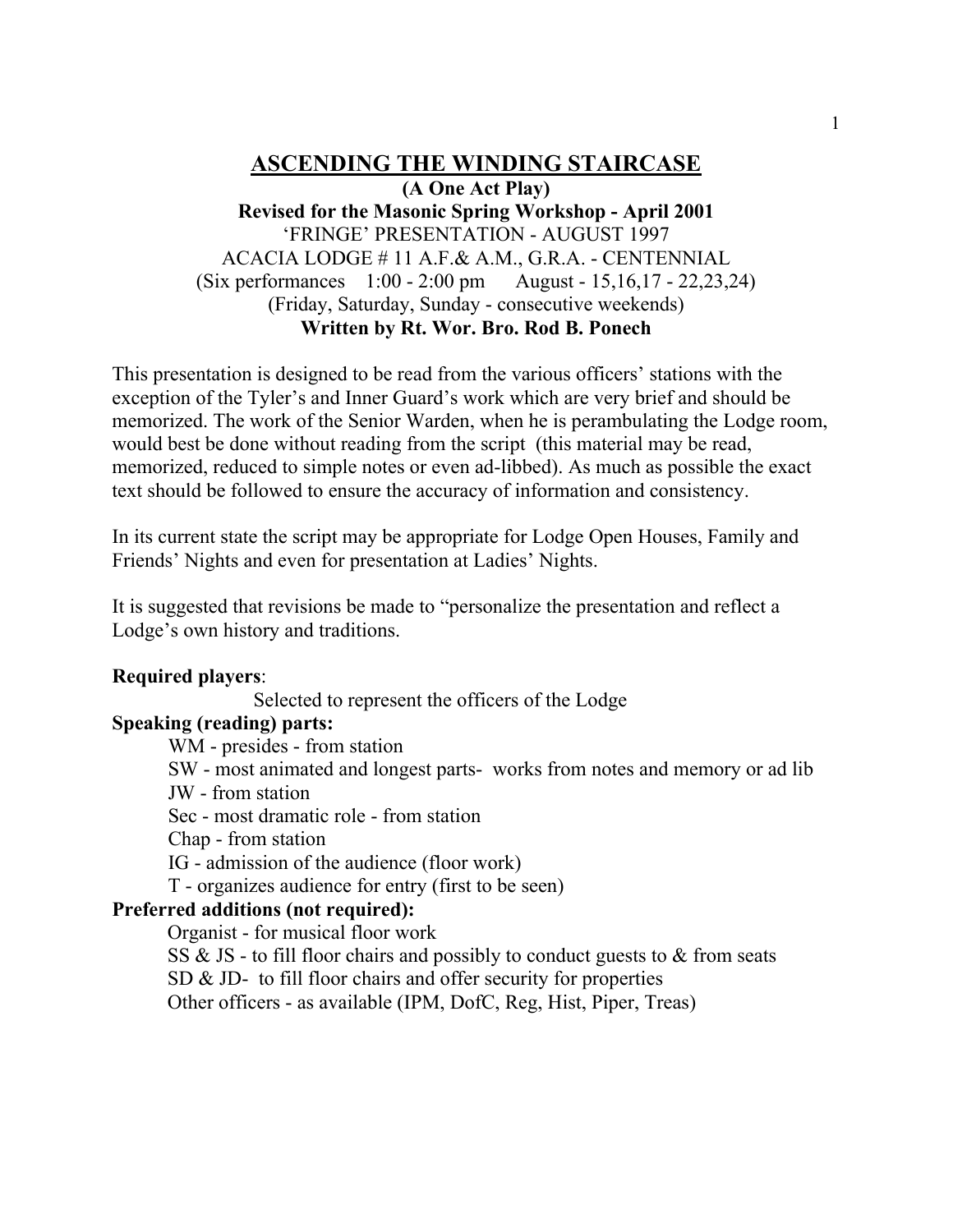#### **Lodge room setup:**

- officers in normal stations
- all officers wear aprons
- normal business dress Dark Suit, white shirt and tie
- Officer's Collars & Jewels to be worn
- Stewards' & Deacons' wands in place
- Altar cloth & closed Bible in place with square & compasses placed on top
- working tools out drawers closed gold chisel & compasses on top
- swords carried by Inner Guard & Tyler
- Canadian & Provincial flags out
- Alberta (& Manitoba) Charters displayed
- any collars not worn displayed on vacant chairs
- -artifacts, pictures etc. displayed in east

The audience is seated in all available chairs - preferred seating is in the north on either side of and behind the Chaplain.(three chairs west of the Chaplain reserved for "cowans"

Three audience members are chosen as "cowans"and remain outside the Lodge Room with the Tyler.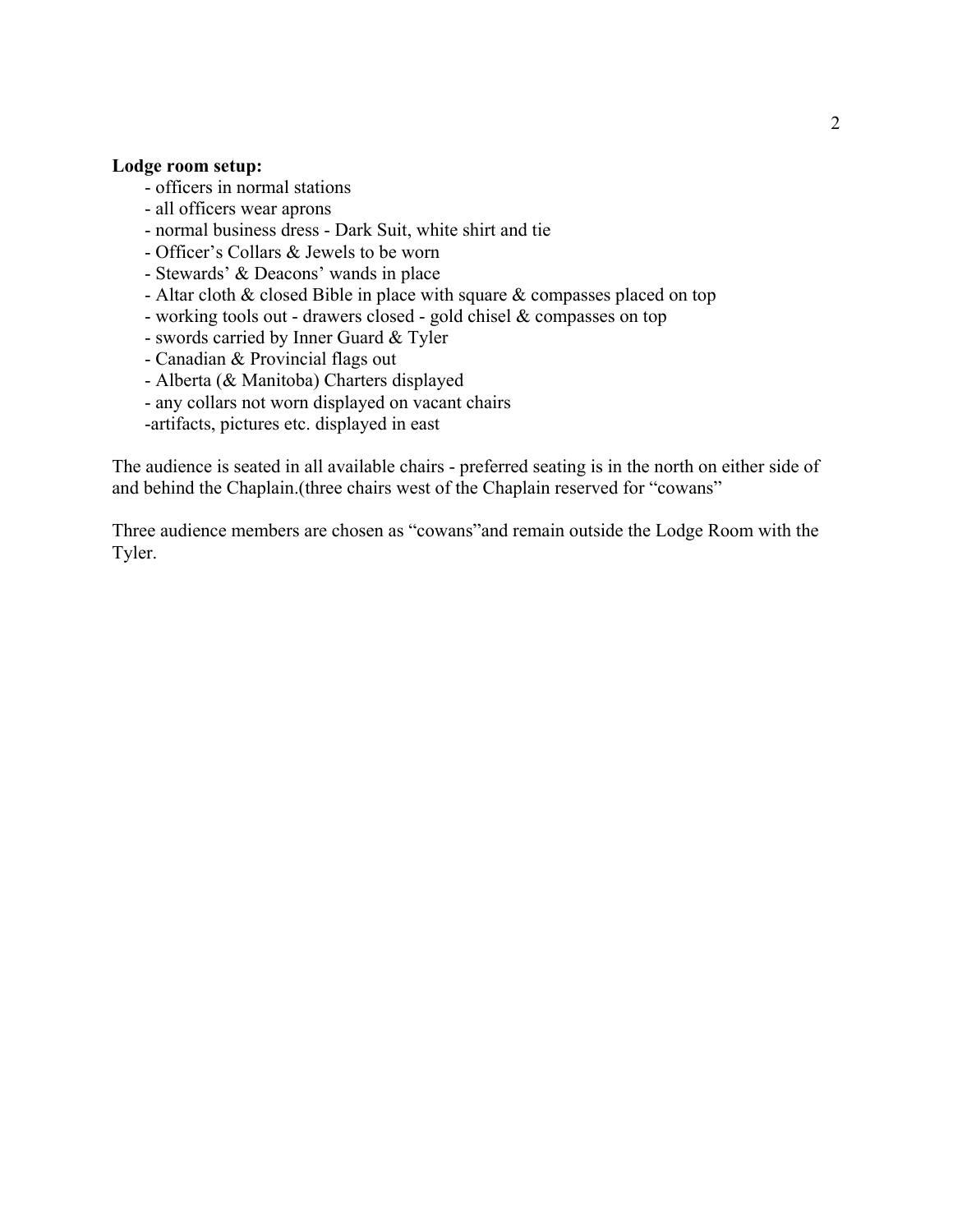#### **<PRESENTATION BEGINS>**

<All lights are lowered, the officers enter from the ante room in order of seating as they

circumnavigate room once - Led by SW - Chap to rear>

 $\leq$  once in position the WM gives one rap - officers seated - lights brought up $\geq$ 

(following a brief period os silence and inactivity)

T - (4 knocks)

IG -<rises and moves to door> ( 4 knocks)

T - (1 knock)

IG - (1 knock)

<door opens>

### WM - **The audience is requested to remain seated.** (3 knocks)

<all officers stand at their stations>

IG - <still at door>

#### **Who comes here?**

 $T -$ 

**A group of cowans who have ascended the winding staircase and now desire entrance to the**

**Lodge in an effort to learn more of the hidden mysteries and secrets of Ancient**

**Freemasonry**.

 $IG -$ 

#### **Halt while I make due report**.

<door remains open>

 $IG -$ 

**Brother JW, outside the door of the lodge is a group of cowans who have ascended the**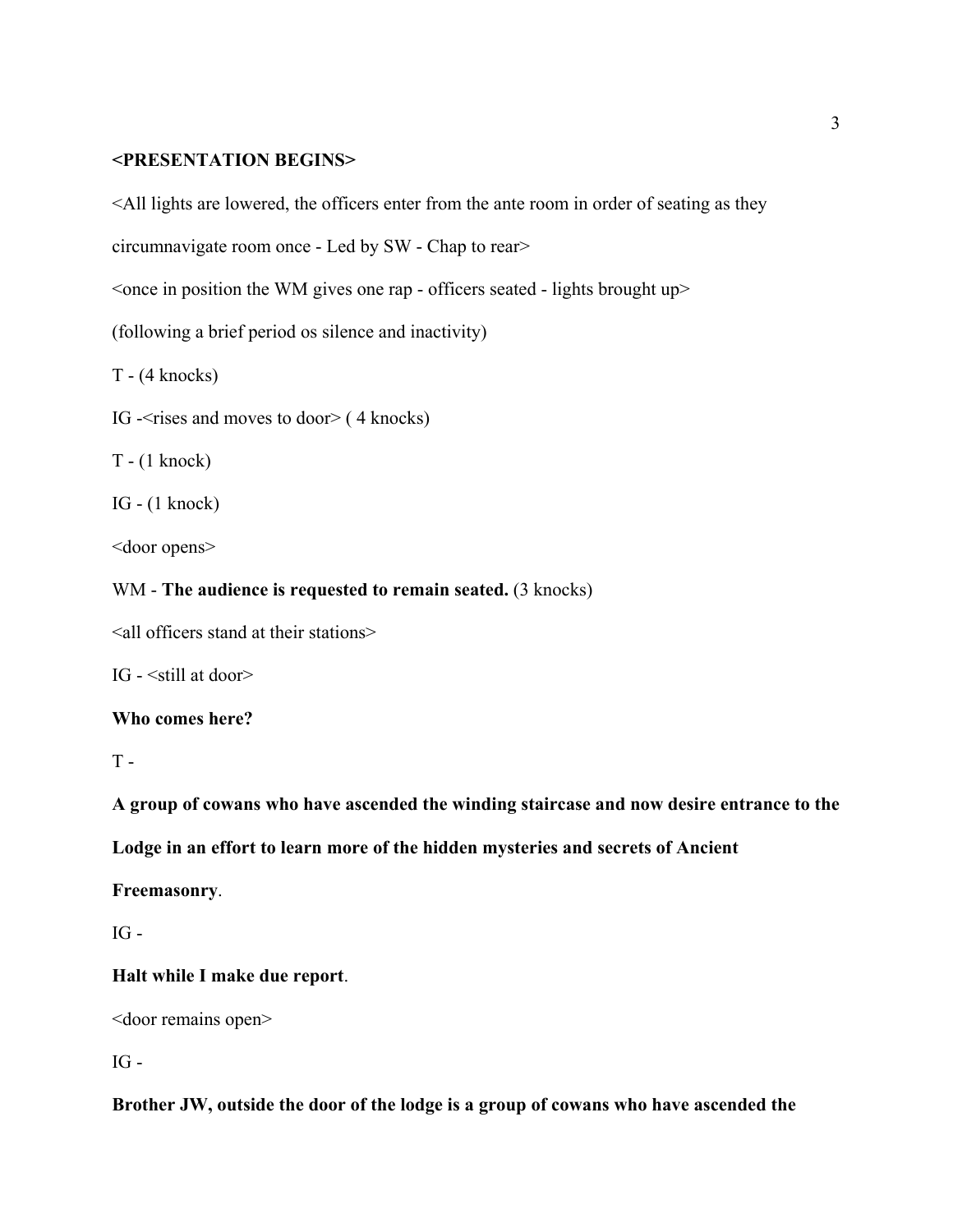**winding staircase and now desire to learn more of the hidden mysteries and secrets of Ancient Freemasonry**.

JW-

**Worshipful Master, outside the door of the lodge is a group of cowans who have ascended the winding staircase and now desire to learn more of the hidden mysteries and secrets of Ancient Freemasonry**.

WM -

**As our order holds nothing of which we are ashamed, or of which we must be secretive, let them be admitted in due form**.

 $JW -$ 

**Brother Inner Guard, by command of the WM you will admit them.**

IG

**Brother Tyler, by command of the WM as communicated to me by the JW, you will admit them**.

< IG conducts the three "cowans" to the altar, introduces them (by name)

WM <rises>

#### **Brother Inner Guard - you will seat the "cowans"**

<IG seats the "cowans" west of the Chaplain>

<IG returns to door> <door closed>

T -(1 knock)

IG -(1 knock)

WM -(1 knock)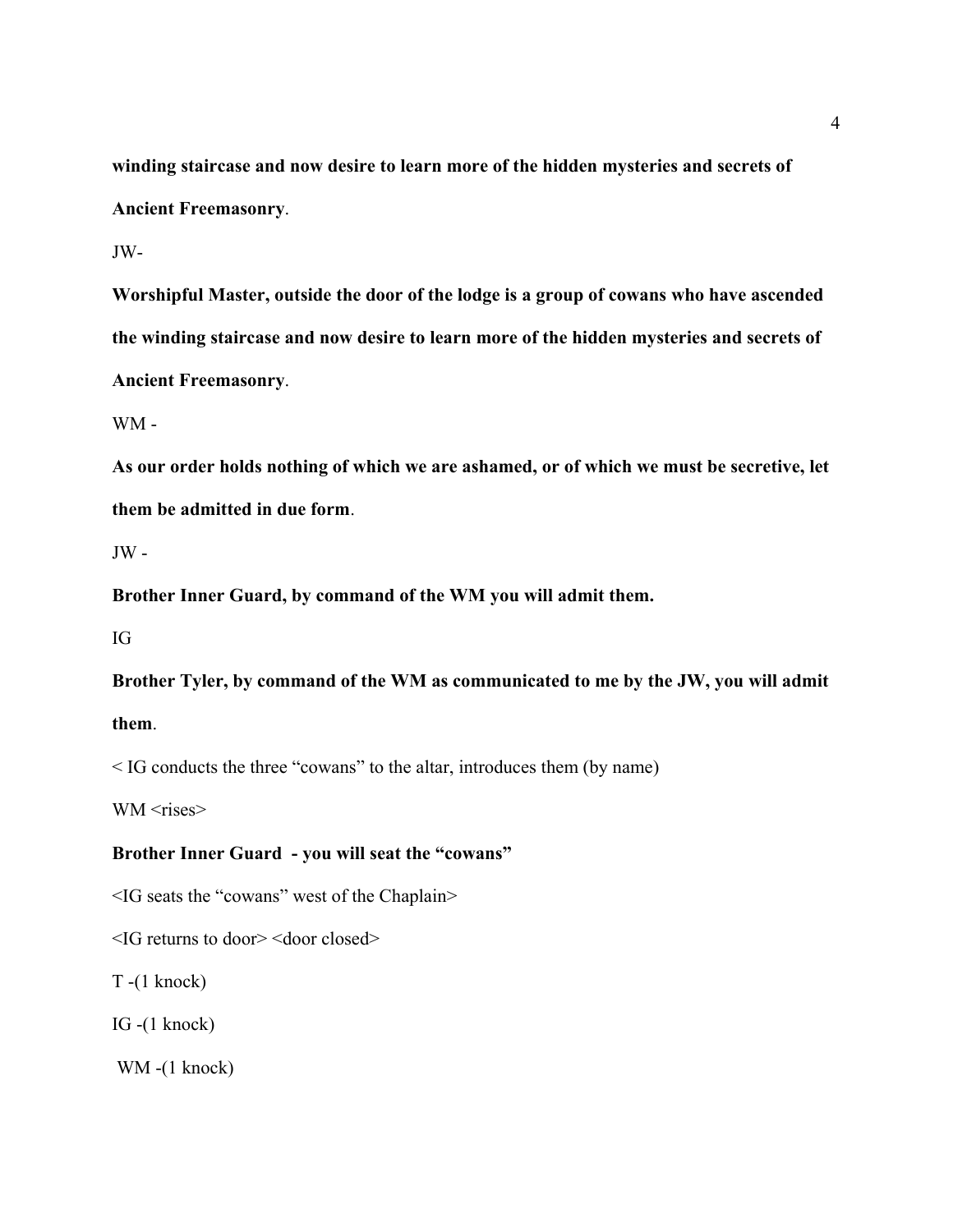<Officers seated>

WM -  $\langle$ rises $>$ 

**On behalf of the officers and members of Acacia Lodge No 11 Ancient Free and Accepted Masons of the Grand Lodge of Alberta, I welcome you to our Lodge Room. This year we celebrate our 104th anniversary. It may be of interest to you to know that our Lodge was formed in 1897 under the leadership of our first Worshipful Master, Alexander Cameron Rutherford, whom many of you will recognize as being the first Premier of the Province of Alberta and Chancellor of the University of Alberta. Two of his homes are preserved as historical sites, one on the University of Alberta Campus and an earlier home which has been relocated to Fort Edmonton Park. A.C. Rutherford's house in Fort Edmonton Park sits adjacent to the Historical Masonic Hall there and if you have the opportunity to visit that facility, you will see displayed the original furnishings from our Lodge's first meeting room, over a century ago.**

 **Premier Rutherford, in 1905, as one of the first Acts of the Alberta Legislature, enacted a private members' bill establishing the Grand Lodge of Alberta of Ancient Free and Accepted Masons.** 

**Our provincial Grand Lodge office is in Calgary and has been in existence since 1905. Our own Lodge predated its formation by a number of years and in 1905 we left the jurisdiction of the Grand Lodge of Manitoba where we were numbered 66 to become the 11th lodge in seniority for Alberta.** 

**Within this province we have 10 Lodges older than Acacia in centres such as Fort McLeod, Medicine Hat, Calgary, Red Deer, and Banff. Many of Western Canada's oldest Lodges were originally formed by members who travelled west with the Northwest Mounted Police**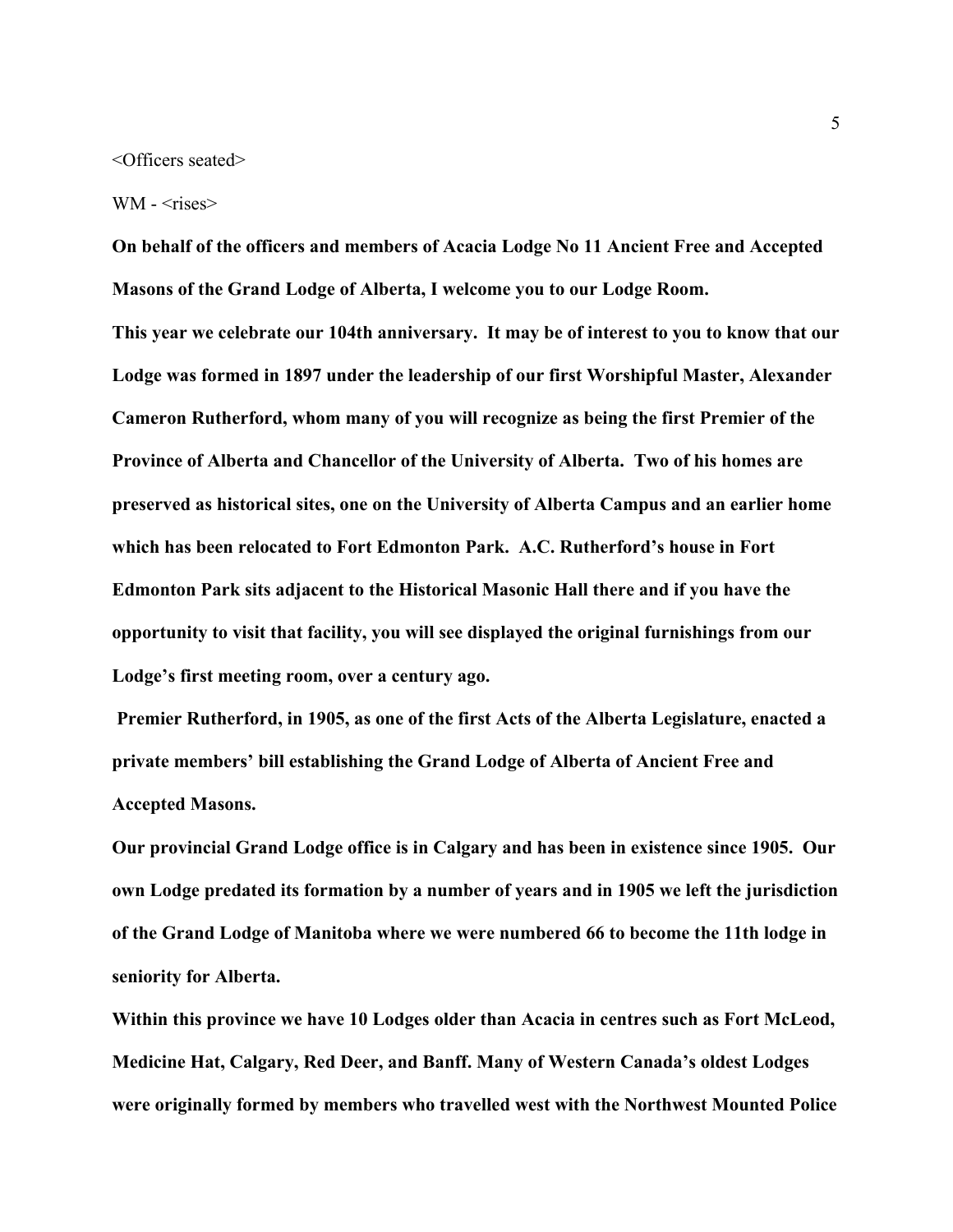**Detachments. Edmonton Lodge No 7 also predates Acacia Lodge but ours was the original Lodge in the old town of Strathcona across the river south of Edmonton.** 

**Again, let me welcome you and I sincerely hope that you find the next half hour or so both interesting and informative**.

<WM - seated>

 $\leq$ SW - rises on sign of Fidelity $>$ 

 $SW -$ 

**WM, with your permission, perhaps we should take a few minutes and go a little further back into the history of Freemasonry.** 

**Some of our guests may have noticed the plaque on the front of Acacia's Lodge building showing the date 5997 and they may be under the impression that Masons claim a history of being in existence for 6000 years. While we trace many of our rituals and symbolism to the building of King Solomon's Temple at Jerusalem 6000 years ago, the specific origins of our order are lost in the sands of time.** 

**There is no doubt that the operative stone masons who built the great stone Cathedrals in Europe over the past 1000 years formed themselves into what they described as Lodges. These organizations of working stone cutters had the dual purposes of training and certifying the skills of men working with stone as well as being an early form of benevolent societies.** 

**The stone masons of the middle ages worked hundreds of feet in the air on wooden scaffolding and with tools which were crude by our standards. The work was difficult and dangerous, and resulted in numerous serious injuries and often in death. These early**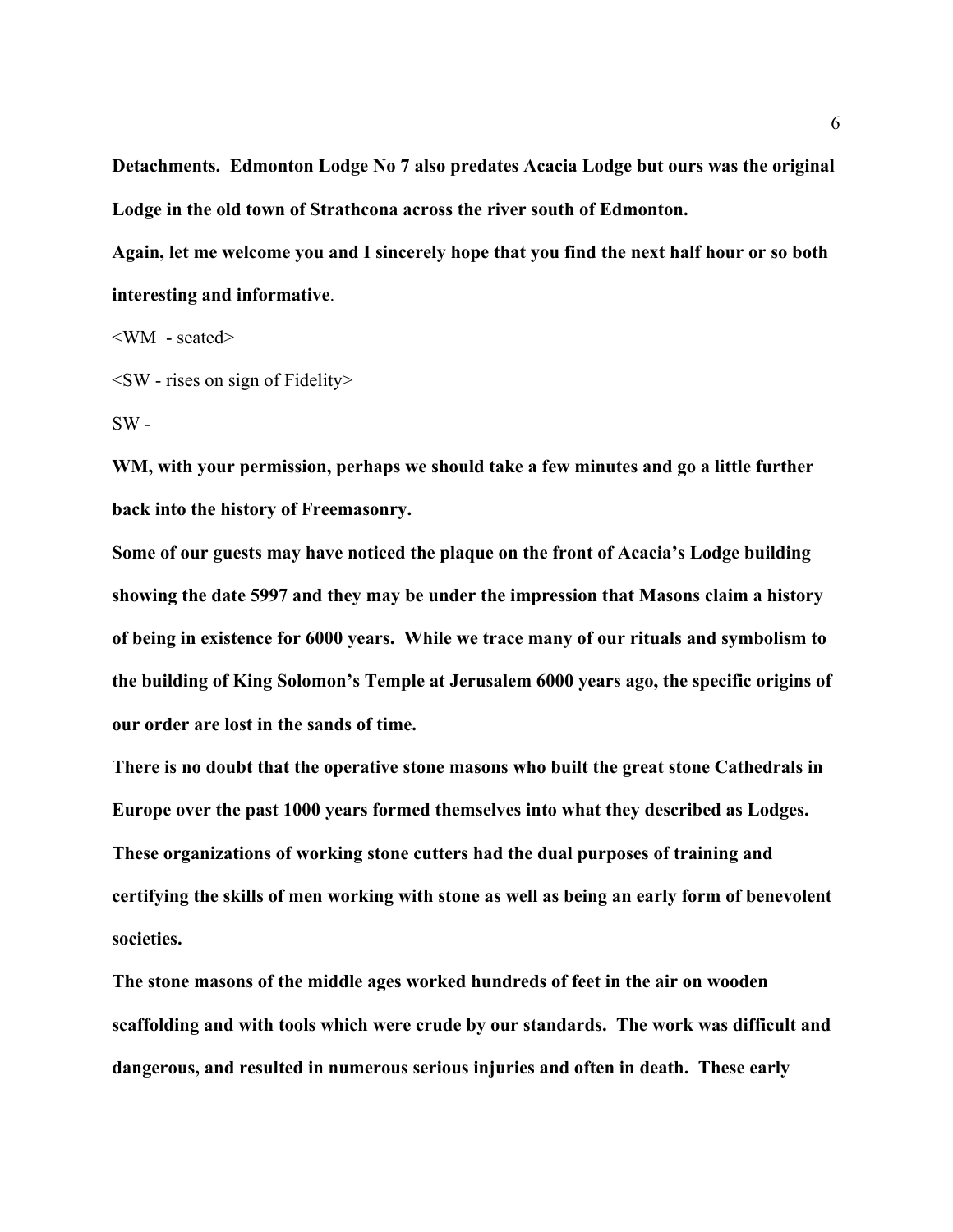**Masonic Lodges, if I may refer to them as such, were committed to the care and keeping of injured brother workers or their widows and orphans.** 

**The original concepts of education and benevolence have been maintained by present day Lodges. Both the Grand Lodge of Alberta and each individual Lodge in the Jurisdiction maintain segregated 'benevolent funds' for the relief of distressed members and their widows and orphans.**

**Written documentation of Masonic Lodges exists for the past 500 years. Historical records may be found in England and Scotland which clearly indicate operative masons accepting as members, what they described as speculative Masons who, while not workers in stone, were deemed worthy of membership as a result of their high moral standards and their demonstrated commitment to the practice of benevolence and charity. The terminology of Ancient Free and Accepted Masons takes its meaning from being Ancient - as the oldest fraternal organization in the world, Free -as admitting craftsmen of**

**their own free will, and Accepted - as welcoming (or accepting) men of high moral**

**standards into their fold**.

 $\langle$ SW - seated $\rangle$ 

<JW - Rises on Sign of Fidelity>

 $JW -$ 

**WM, Again with your permission, perhaps I might comment briefly on years between 1700 and 1900. These were the first 200 years of recorded details of Masonic meetings and activities. I will refer only to records available in the English language and specifically in Great Britain, the United States and Canada but similar activities occurred around the**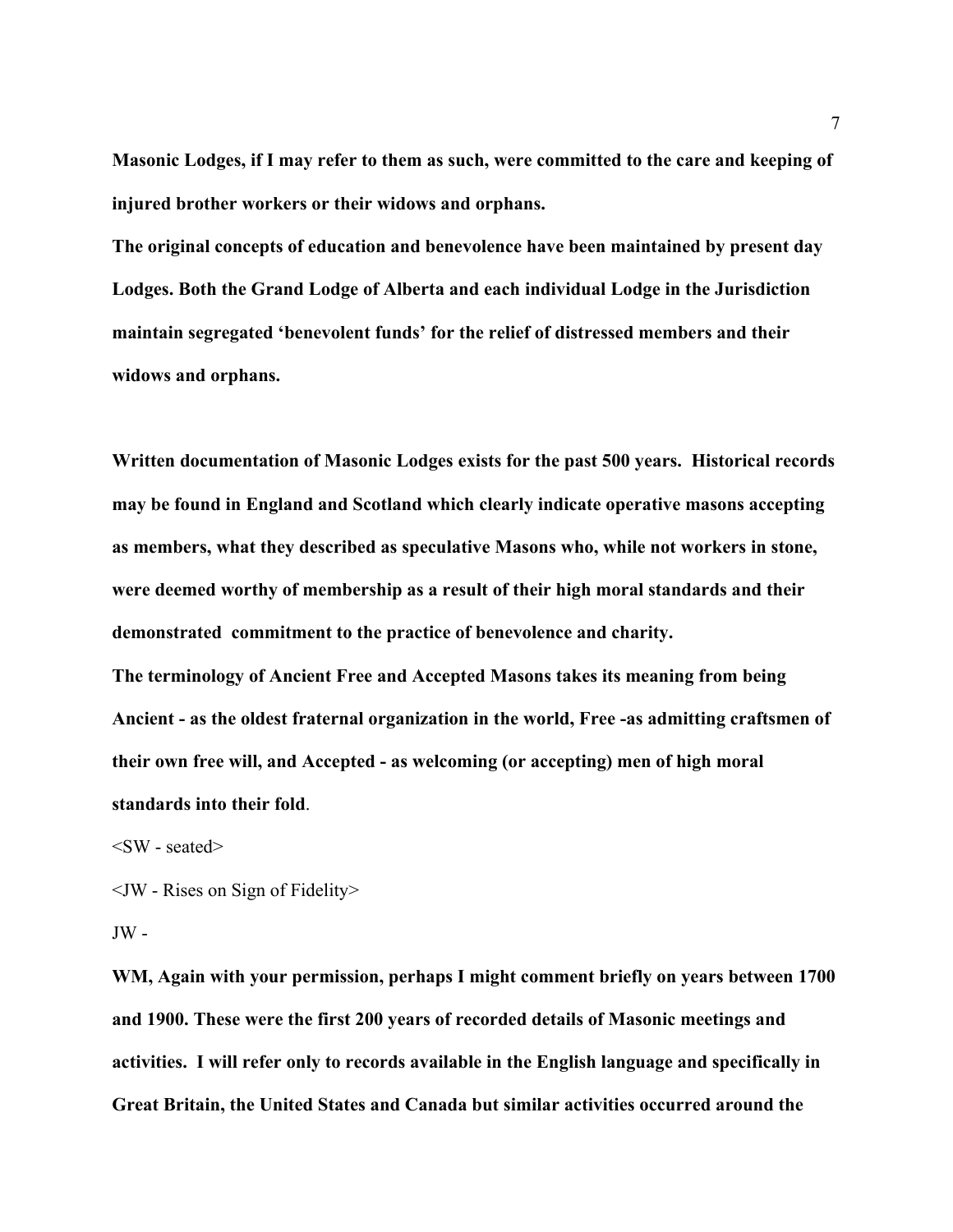**world as stone masons in every nation carried out their good works and expanded their membership through the admittance of good men into their ranks.** 

**During the 1700's, 1800's, and early 1900's, Masonic Lodges and associated groups of Masons established schools and ran orphanages and hospitals throughout Great Britain these were years prior to government social programs and without the charitable works of the world's Masonic Lodges, life would have been unbearable or even impossible for many of the less fortunate in society.** 

**We have an elderly member of our own Acacia Lodge who was born in Ireland and educated in a Masonic sponsored elementary school.** 

**In the United States of America, George Washington was a Mason and the Washington Memorial was completed by the Masons when the federal government ran out of funds. An examination of the Memorial will clearly show where the colour of the stone changes two thirds of the way up the spire as the Masonic order changed stone quarries when they undertook its completion.** 

**The Declaration of Independence was authored in large measure by Benjamin Franklin, a Mason, and the majority of the signatures on that declaration were Masons as have been many American Presidents, Senators and Supreme Court Judges. John Glen is a Senator, an Astronaut and a Mason.** 

**The great Washington Cathedral, one of the largest and most elaborate stone structures in North America, has much Masonic symbolism built into it and one of the prominent stained glass windows in that edifice features a moon rock in its centre which was carried back to earth by a Mason.**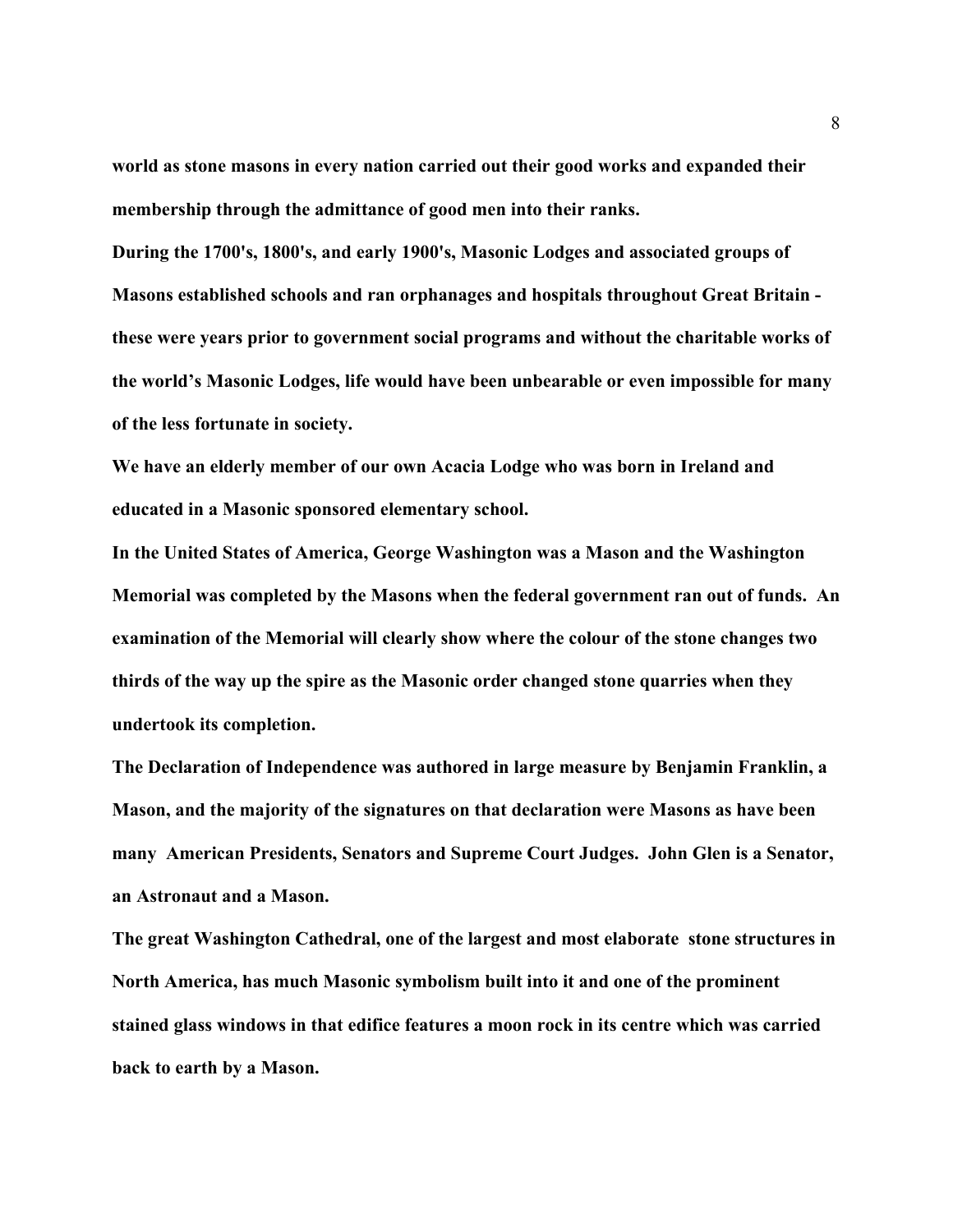**Some prominent Masons in the U.S. were Will Rodgers, John Wayne and Walt Disney. In Canada Masons include Prime Ministers, such as John Diefenbaker, Governor Generals, Premiers such as A. C. Rutherford and many prominent Masons throughout our history.** 

**Ours is a historic and honourable order - and we are proud of our heritage.**

<JW seated>

 $\leq$ Sec - rises on sign of Fidelity $\geq$ 

Sec - (very loud and emotional)

**WM, if I may be so bold; I think we have gone far enough.** 

**It is one thing to talk about our history because it is well documented and open for research in any public library, but we are a secret organization and we can carry openness too far. Many people in this world have declared themselves to be anti-Masonic and have tried to describe our order as a cult and even have attempted to link us to devil worship and worse. Perhaps we should ask these Cowans and our visitors to leave and let us get on with a normal meeting.**

<Loud mutterings of disagreement from the other officers>

<Sec seated>

WM -  $\langle$ rises $>$ 

**Brother secretary, your concerns are well founded. It is normal for people to distrust those things which they do not understand but we are not a secret organization.** 

**By definition, a secret organization is one which hides itself from the public and whose members keep their membership hidden from others. Masonry does not do these things. Masonic buildings are prominently identified in their communities.**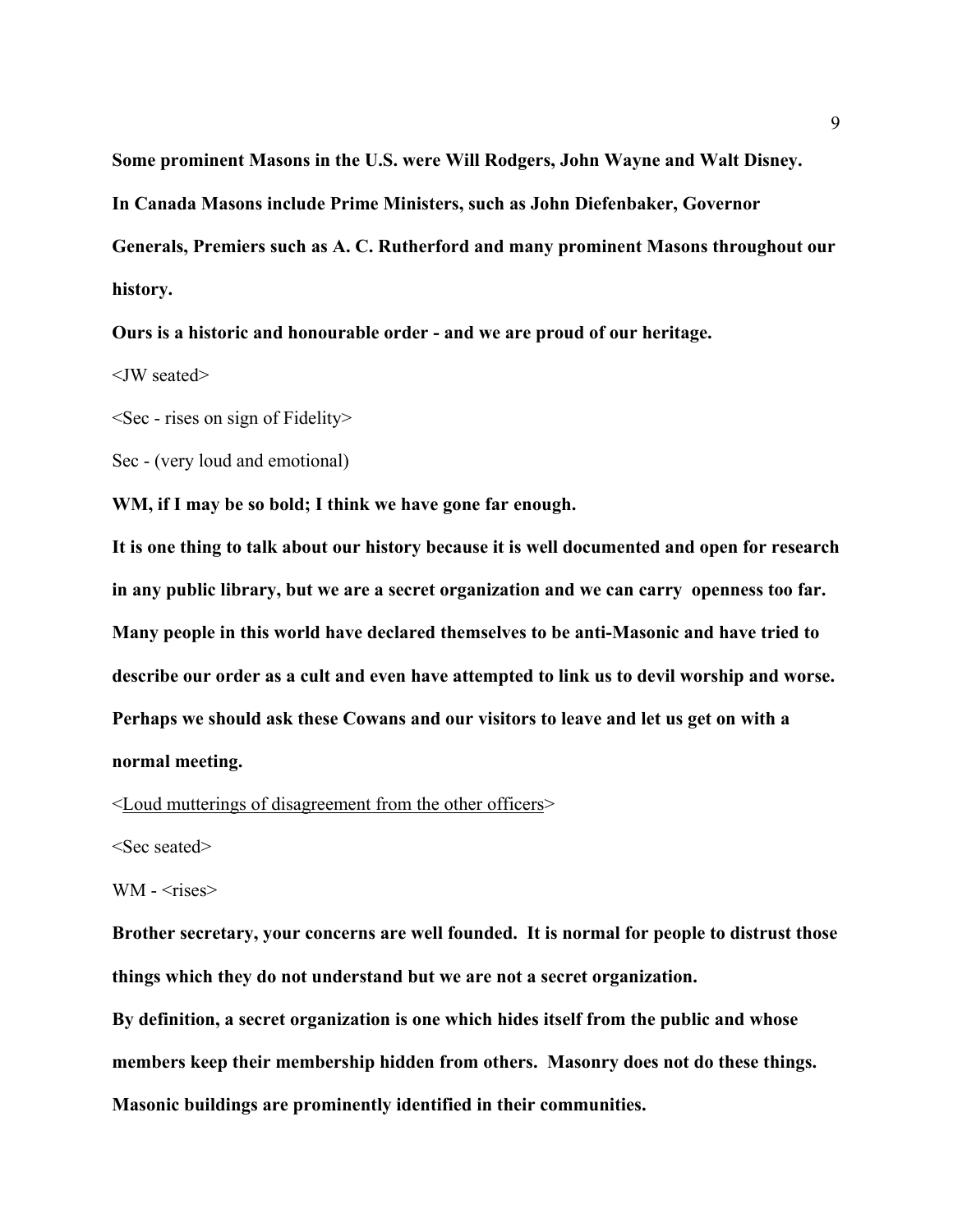**In Edmonton, our hall is open to the public, it is used by the "Fringe," and for wedding receptions, as well as social and community functions. Freemasons' Hall downtown, across from the former YWCA building, is open every day and used for activities such as weddings and even Royal Conservatory of Music examinations. Highlands Masonic Hall on 118th Avenue is an integral part of the northeastern Edmonton community just as we are on the south side.** 

**Throughout the world, Masonic buildings are clearly identified. They are easy to locate. In central Alberta Masonic Halls may easily be found in Cold Lake, Elk Point, Kitscoty, Vermilion, Holden, Vegreville, Forestburg, Stony Plain, Wetaskiwin, Camrose, Lacombe, Ponoka, Leduc, Westlock; you name it and we are there - we exist and we are proud of it.**

**Members of our fraternity wear the familiar symbols of Freemasonry - the square and compasses - on their ring fingers and on lapel pins and we proudly display them. We have nothing to hide and perhaps the fault has been ours for not shouting out our good works from the roof tops. We are not a secret organization**.

WM <seated>

<Chap - Rises on sign of Fidelity>

Chap - <stepping forward and turning to face the audience>

**WM, I couldn't agree more; what about our "two million dollars a day" in charitable works? The general public and indeed the members of our audience here today, may have no idea of the extent of the work we do in our communities.** 

**In North America alone, the Masonic family contributes well in excess of 750 million**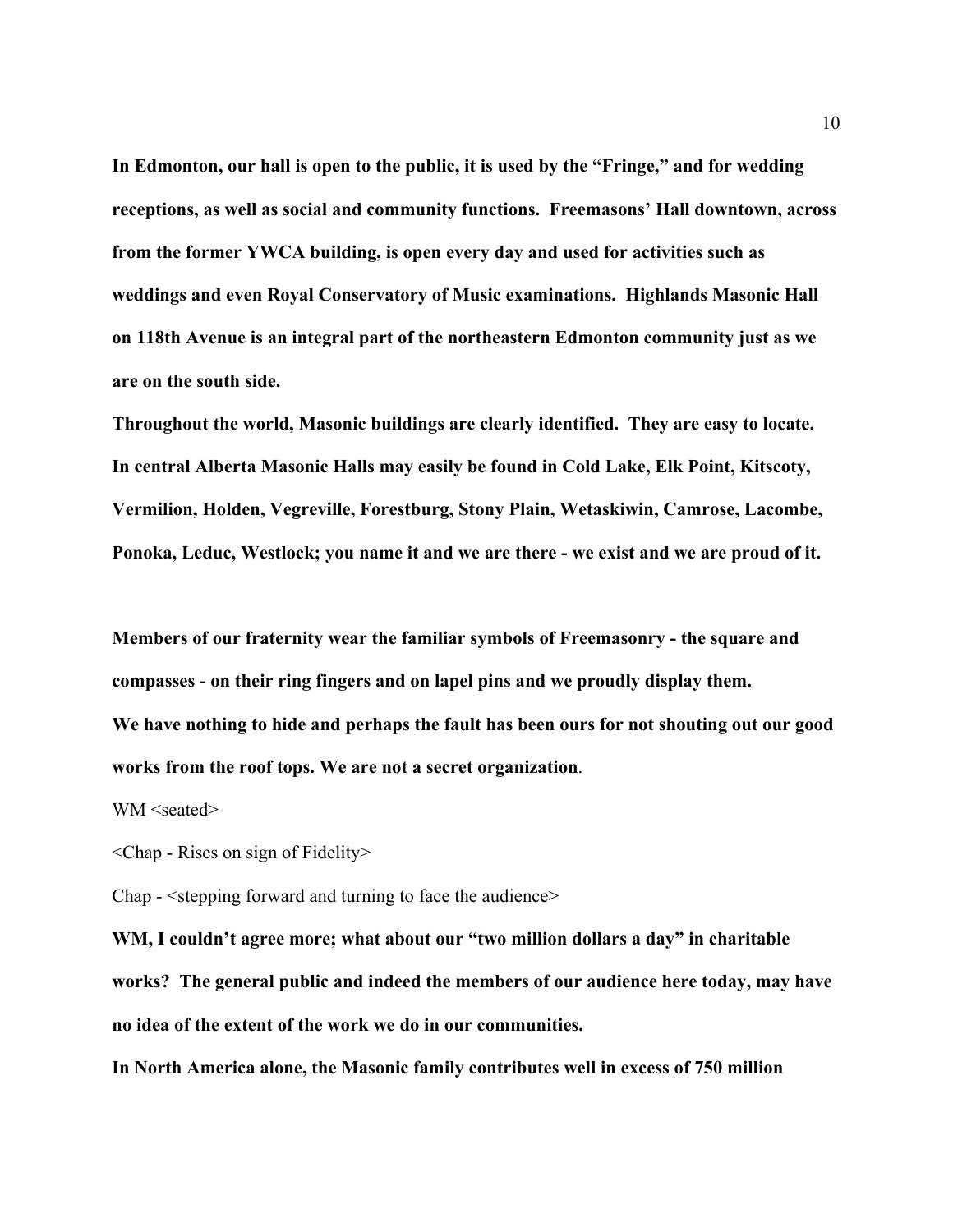**dollars per year (yes, over two million dollars a day - to charity.)**

**How many people even realize that the members of the Ancient and Arabic Order of the Mystic Shrine are Masons? They are all first members of a Masonic Lodge and as Masons, and only then, may they join the Shrine. The Shriners have their parades with funny marching bands, minibikes and bagpipes but they also fully support the Shrine Hospitals for crippled children with hundreds of millions of dollars annually.** 

**In Canada, the Shriners' Hospital in Montreal is the primary location for medical care for our nation's most severely injured and disabled young people. Millions of dollars are allocated there each year by Masons and no fee has ever been charged to the families of these unfortunate children.**

**In Edmonton, another branch of Freemasonry, the Scottish Rite, donated \$25,000 to the Children's Library and the Alzheimers' Care Centre. The also fully fund an endowed scholarship in Medicine at the University of Alberta.**

**The Grand Lodge of Alberta, through its Higher Education Bursary Fund, is the largest non-government provider of post-secondary education bursaries in the Province, giving nearly \$100,000 annually to deserving students in Alberta's Colleges, Universities and Technical Institutes.**

**The Masters' Wardens' and Deacons' Association, a group of senior Lodge officers in Edmonton, recently completed the construction of and the funding for the construction of a house for "Habitats for Humanity", and several months ago we witnessed the presentation of an \$11,000 cheque to ISAR, the Institute for Stuttering Training and Rehabilitation, from the Masonic Foundation of Alberta.**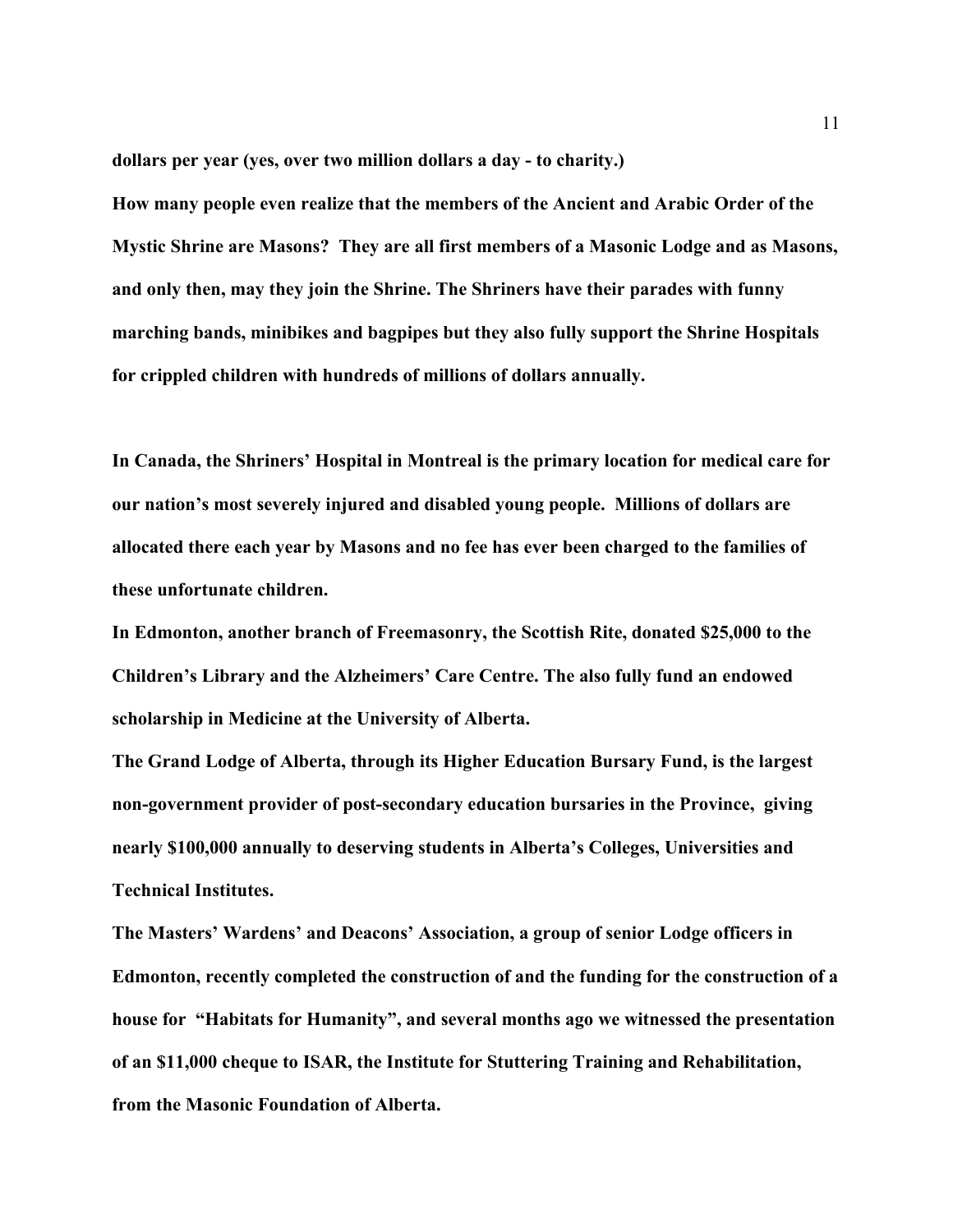**Masonic charity touches all Albertans and Canadians through research grants, through the support of Hospitals and Universities and by annual gifts of thousands of dollars to the Salvation Army, the Burn Centre at the U of A Hospital, the Christmas Bureau, the Bissell Centre and countless other charitable organizations.**

**These Edmonton Charities are mirrored in Calgary, Red Deer, Lethbridge and countless other communities around our province, nation and indeed the world.**

**Masons supply drivers for the Cancer Clinic and work in inner city schools such as Norwood with early childhood intervention and reading programs.**

**Every Lodge, District and Region has its own charitable projects working in their local communities.**

**We support youth groups and the aged - but ours is a quiet kind of charity.** 

**Other organizations do good works but demand advertising and recognition in return. You will not however, see the Masonic emblems emblazoned on any vans we purchase or medical buildings which we support - that is not our way.**

**For years, the Masonic family of organizations worked with and supported the Canadian Red Cross in Edmonton in their efforts to assist fire victims with emergency housing and the necessities of life.** 

**Thousands of grade three students attending public, separate and private schools in this province have received basic first-aid training in their classrooms from the St. John's Ambulance through a training program called, "We Care." This program has saved lives and it is fully funded by Freemasons.**

**We know that without our support quietly given to charity, people would have died.**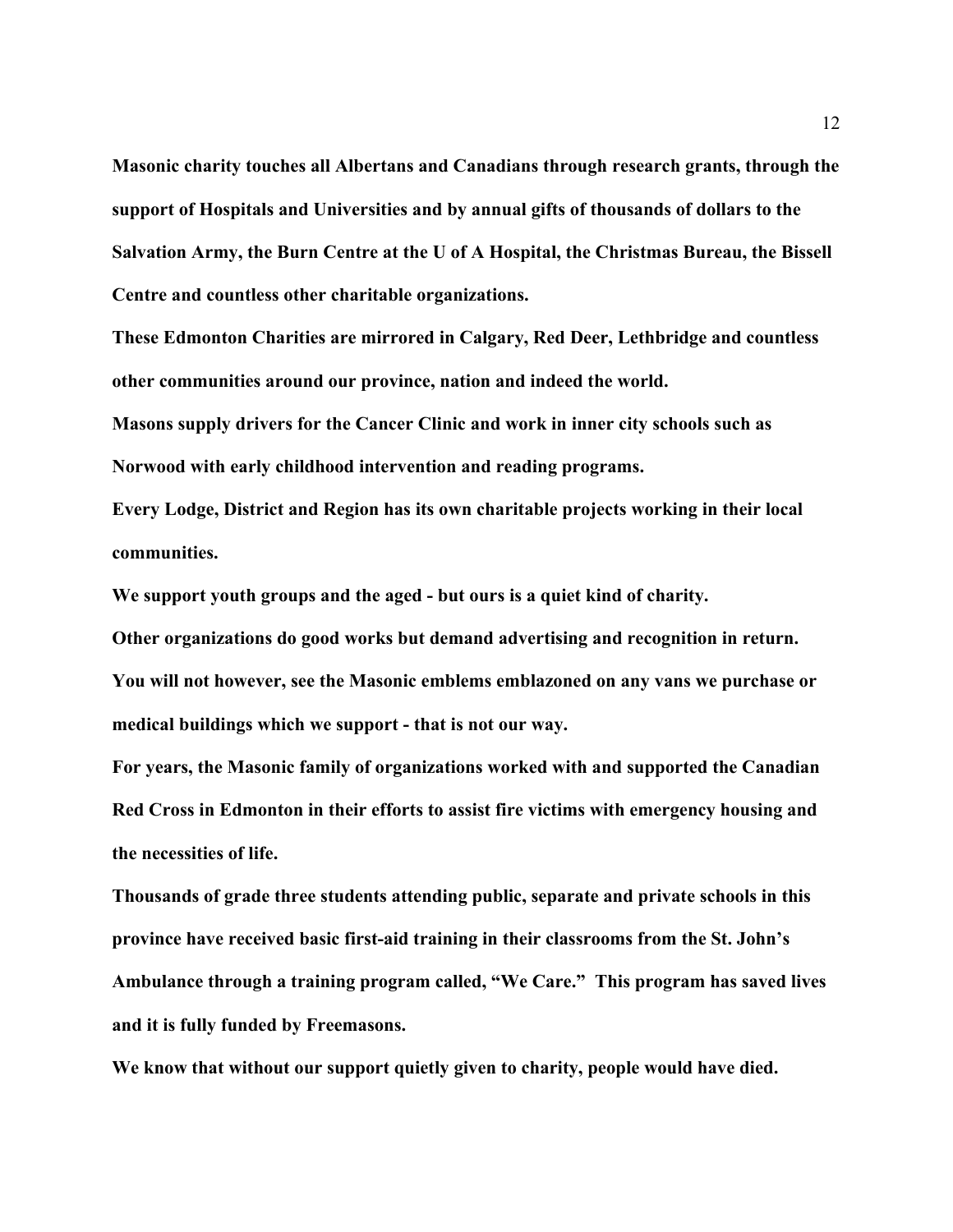**For all of this, the Masonic Organizations do not solicit public recognition for themselves; our objectives are to help others and not to glorify ourselves.**

**Perhaps we have been at fault in not making all these good works more widely known, but in our own quiet way, we know the impact we have made on society and each one of us sleeps a little better at night knowing what we have done.**

**Our heritage began hundreds of years ago with stonecraft masons banding together to offer benevolent assistance to the unfortunate. This is a tradition we carry on today, with pride, but with humility. I am proud to be a Mason and I receive a personal satisfaction from all of the good works we are involved in.**

<Chap - seated>

WM - <rises>

**Brother Chaplain, thank you. Perhaps your explanation of what we are all about will help our guests here today to better understand Freemasonry**.

 $\leq$ Sec - rises on sign of Fidelity $\geq$   $\leq$  WM remains standing (he is becoming impatient) $\geq$ Sec. -

**WM, again I have to rise and express my concern. Brother Chaplain has painted a glowing picture of our charitable works and perhaps it is time for us to be a little more public about that aspect of Freemasonry, but with all due respect, we begin to sound like a service club similar to the Lions or the Kiwanis - aren't we more than that?**

<Sec - seated>

WM -  $\le$ still standing> (now somewhat irritated by the Sec)

**Again, we hear the voice of caution from behind the desk. Yes Bro. Secretary, we are much**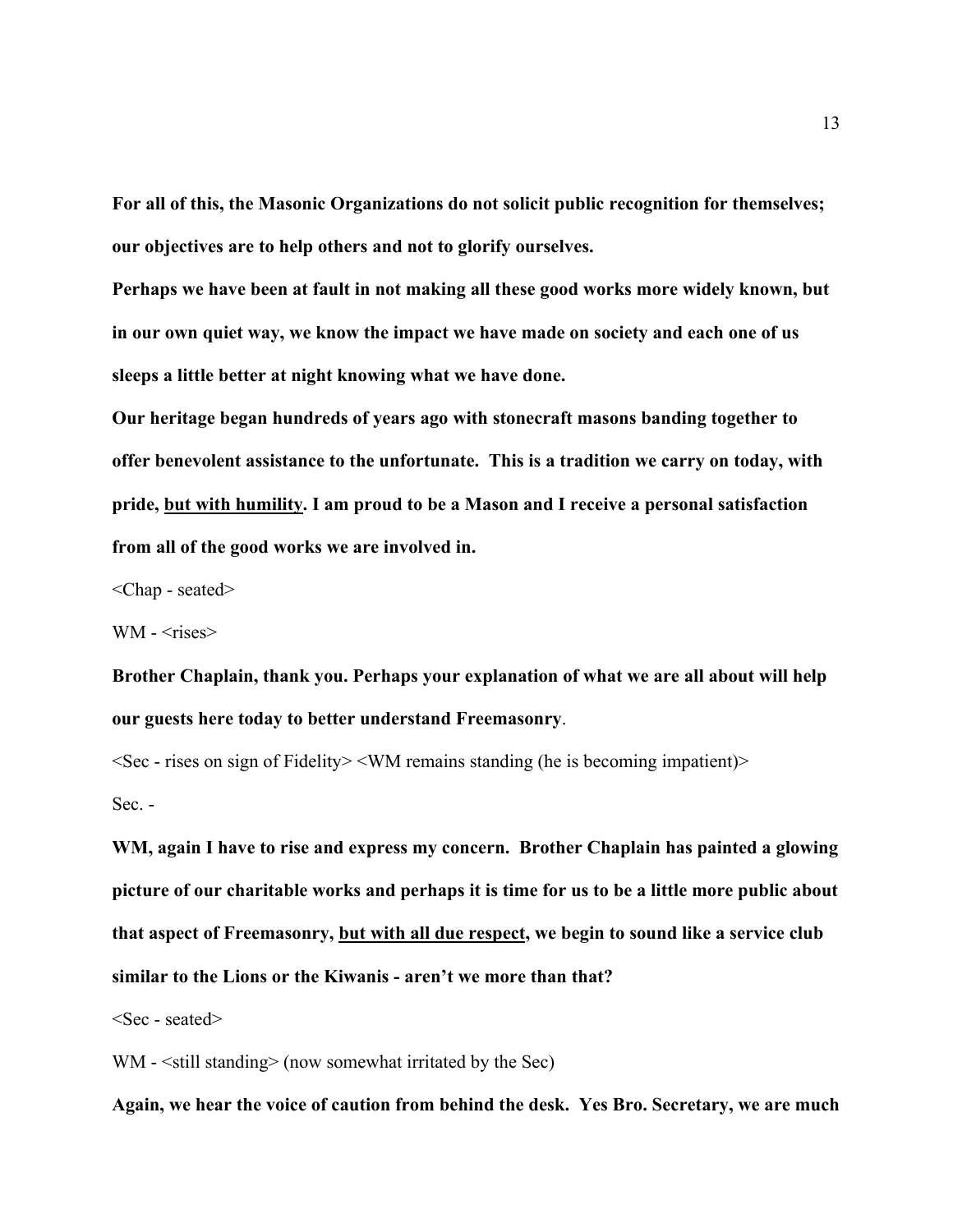**more than that. We are the largest and oldest organization of its kind in the world. A wise man once said that the objectives of Freemasonry are to be happy ourselves and to communicate that happiness to others. Our goal is to take good men and make them better. Through our organization we welcome men into our order and offer one of the finest settings possible for fellowship and charitable endeavours.**

<WM seated>

 $\leq$ SW - rises on sign of fidelity>

SW-

**WM, with your permission, perhaps I could take a few minutes and explain some of the symbolism in this room and outline just what occurs at a meeting of Masons.** 

 $\leq$ Sec. - rises on sign of fidelity  $\geq$ 

<SW seated>

Sec **-**

**WM, caution once more; we may not be a secret organization but we are an organization with secrets.**

<Sec - seated>

WM -

**Bro. Secretary, little of what we do needs to be kept secret. While we have modes of recognition by which we can identify one another, nothing in this room nor in our activities is such that it need be hidden.**

WM **-** 

**Bro. S.W., please continue.**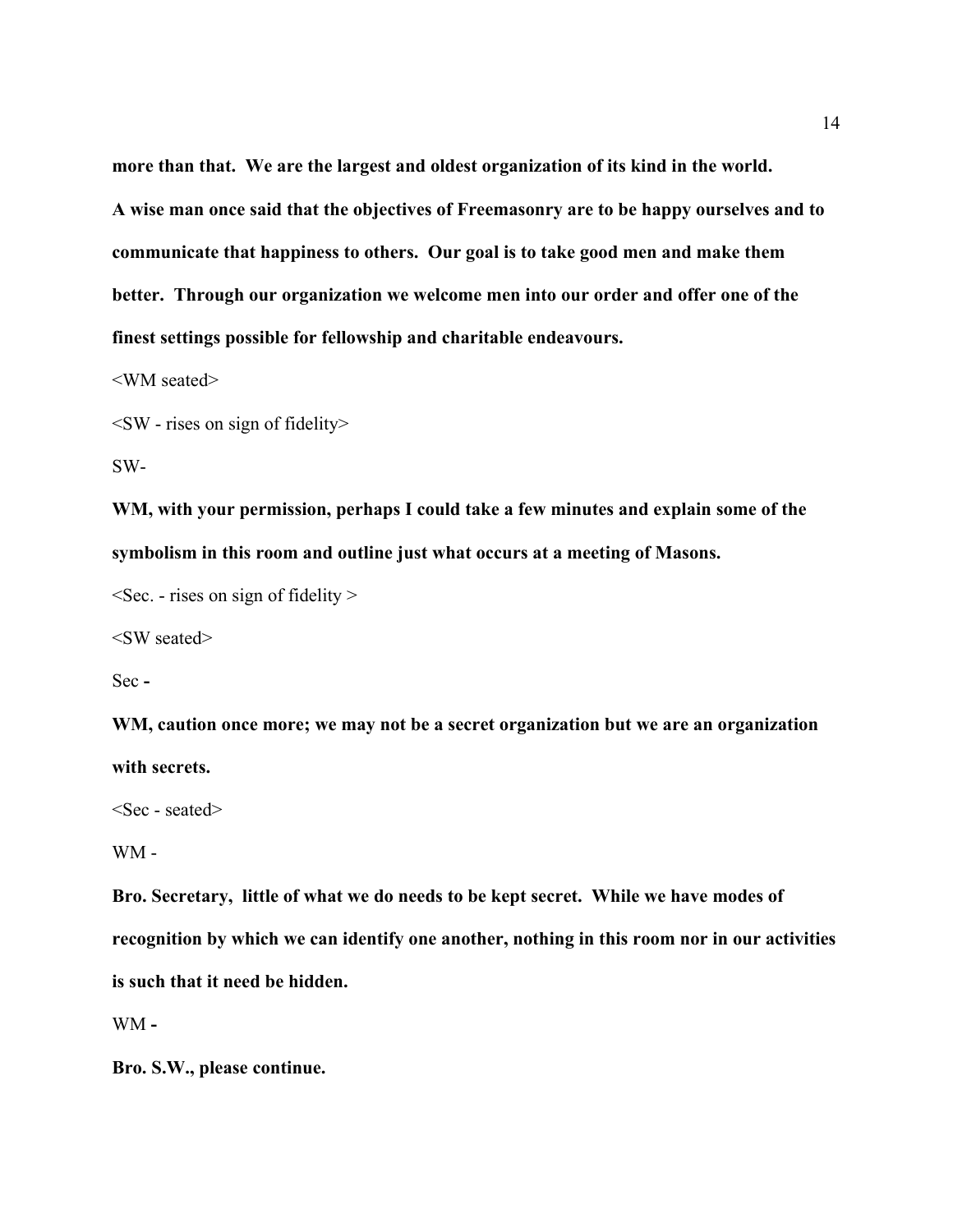$\leq$ S.W. - rises on sign of fidelity - steps to the floor and circumnavigates room $\geq$  $S.W. -$ 

**Ladies and Gentlemen (boys and girls), allow me to explain what you see about you. The format of this room has been copied throughout the world. The parliaments of England and Canada and our Provincial Legislatures are virtually identical; with seating on the perimeter and a presiding officer at one end.**

**You have no doubt noticed that we refer to our presiding officer as "Worshipful Brother" this is not however a religous title but rather one of respect as with "His Worship the Mayor of Edmonton" or addressing a Provincial Judge as "Your Worship".** 

 $\leq$ SW turns to WM and gives sign of fidelity $>$ 

**I am the SW of this lodge, and serve the Lodge in an office which would more commonly be called the first vice president. My role is to assist the WM when the Lodge is in session and in the normal course of events, I would one day assume the WM or presidents's chair. You will note that he is seated three steps up, I am elevated two steps and the JW, or second vice president, is up one step.**

#### <indicates JW>

**The elevation simply recognizes our ranks in the order. The JW has the added responsibility of looking after the social aspects of our Lodges.** 

**We annually have a Robbie Burns' banquet (Burns was a mason who devoted much of his poetry to our teachings), a St. Patrick's night, a St. George's night, family barbeques or potluck suppers, and special teas and functions for the widows of our deceased members. The JW is assisted by two stewards who carry what look like spears in our ceremonies.**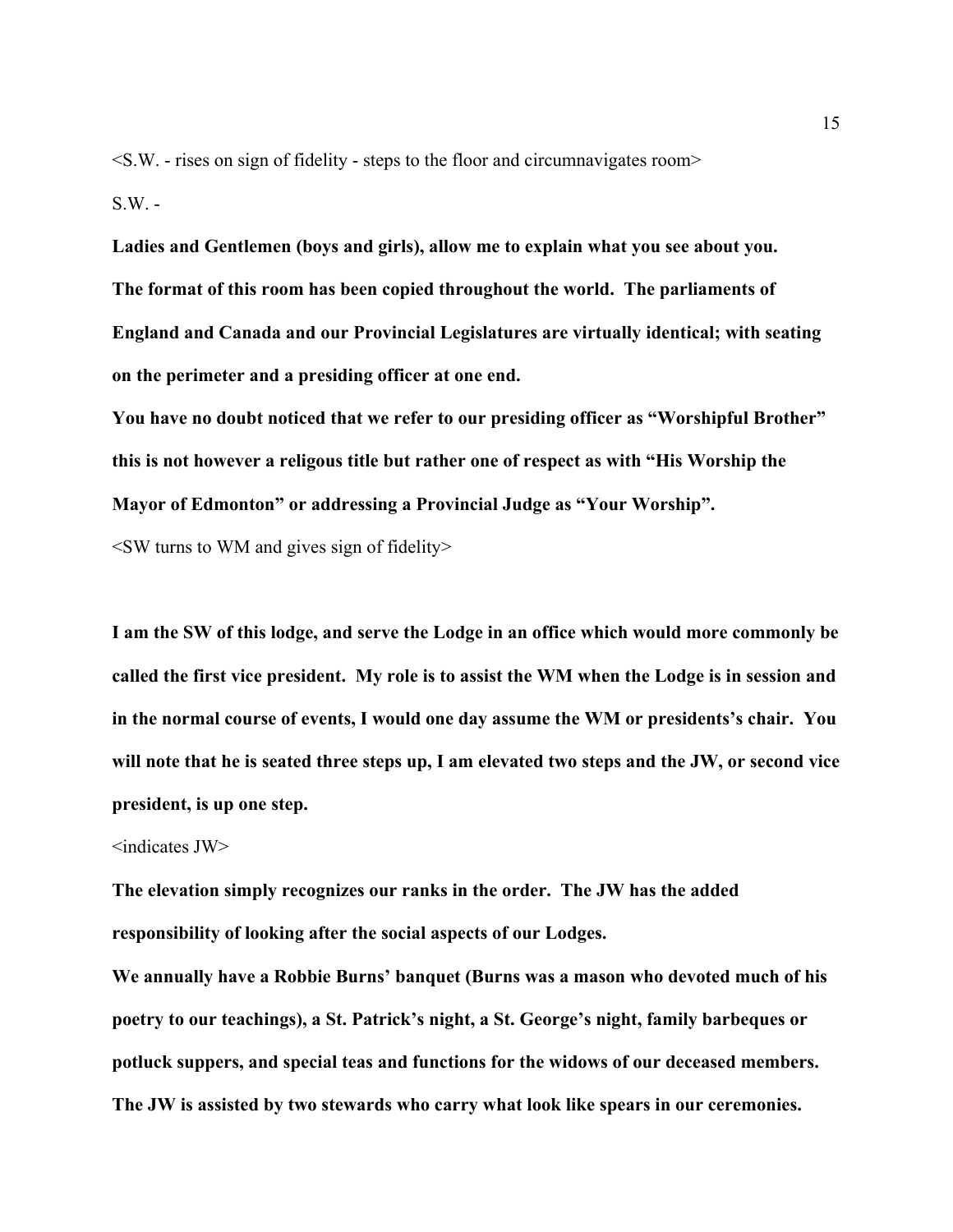<indicates wands>

**Please note that they are adorned with cornucopias, the symbols of plenty. The stewards assist with our dinners and social gatherings.**

**Our deacons also carry wands but rather than weapons, they are adorned with doves carrying olive branches, the symbols of peace.**

<indicates deacon's wands>

**The deacons' role is to escort dignitaries during our meetings and to act as assistants to the WM and SW.**

**The chaplain is seated across from the JW and near the Altar.**

<moves to area between altar and Chap>

**Yes, that is a Bible in the centre of the room but ours is not a religious order. In fact the discussion of religion or religous matters within a Lodge is strictly forbidden. Many lodges will have more than one book on the Altar if there is a member of a different faith in attendance - the Koran and other writings have been on that Altar.**

**Rudyard Kipling wrote of a meeting in his Lodge in India where seven different sacred writings adorned the Altar on one evening, representative of the seven faiths in attendance at his Lodge that night.**

**Our belief is that while a man's religion is important, it is also personal and his beliefs remain his own.** 

**<**indicating the "G" above the Altar and in the East>

**The letter "G" represents the Great Architect or Grand Geometrician of the universe symbolic of each man's belief in a higher being. To be a mason requires a belief in God -**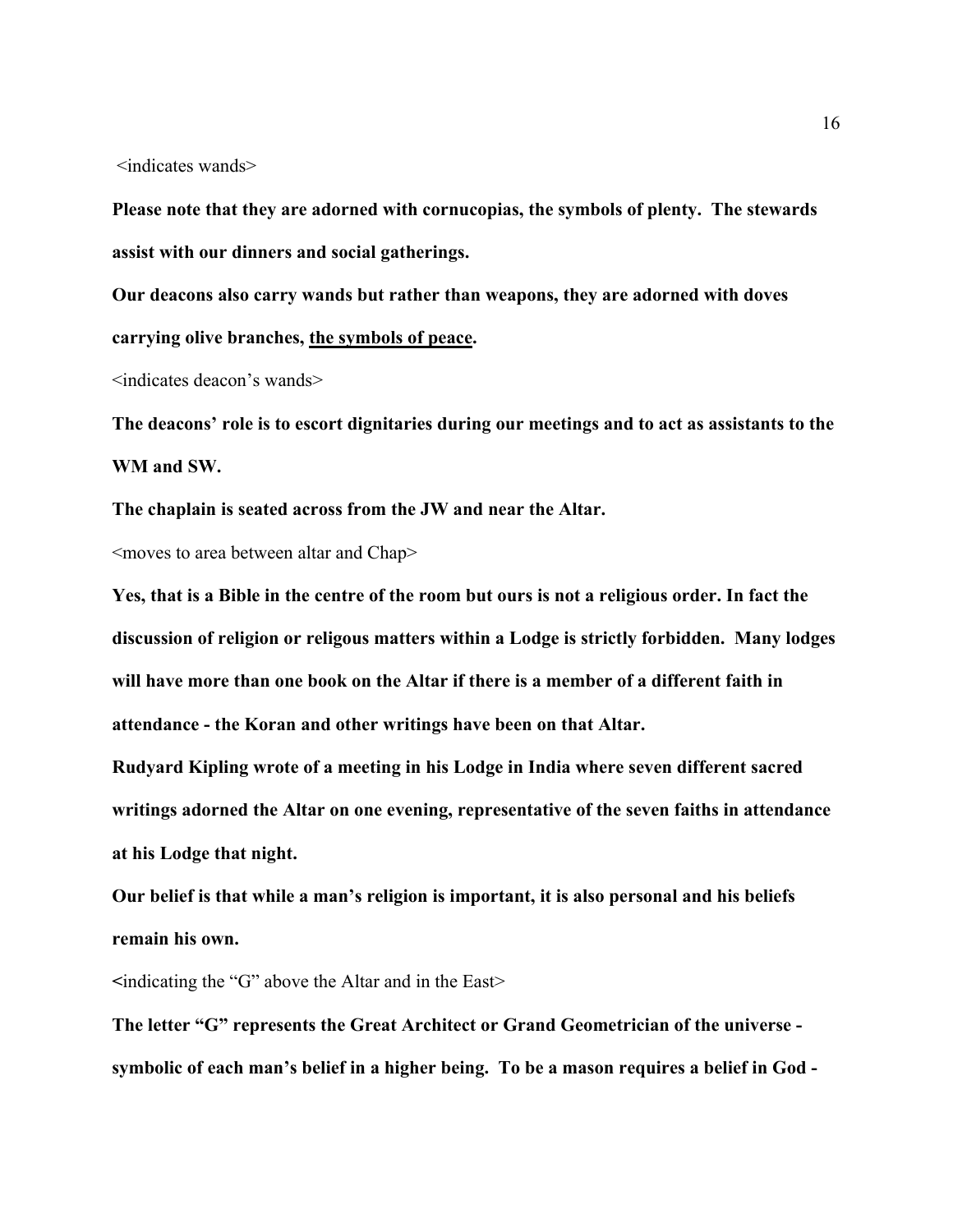**not necessarily a Christian God, nor a Protestant God, but simply an individual belief in an ultimate creator.**

**Masons in Alberta and around the world come from all faiths and include Protestants, Catholics, Jews, Mormons, Hindus, Muslims, and many others. Any religious restrictions to membership in our order are imposed by those religions, not by Freemasonry.** 

**Atop the Bible are our familiar square and compasses, the square to remind us to square or perfect our lives and actions, and the compasses to remind us to limit ourselves within those actions which are acceptable to our creator.** 

<moves to the east>

**We display the flags of our Country and Province, symbols of patriotism and our allegiance to country) as well as our Charter.** *(from 1897 under the Grand Lodge of Manitoba and 1905***) under the Grand Lodge of Alberta.** 

**We have an organist for any musical portions of our ceremonies, a secretary to take minutes and inner and outer guards who have symbolic swords similar to any honour guard.**

<moves back towards his station>

**Nothing in this room represents anything threatening, cultish or religious in nature. This afternoon we do not have a full slate of Lodge officers in attendance but the collars and attached jewels you see displayed give you some indication of the number of individuals involved in the operation of a Lodge of Freemasons.**

**Each of the officers wears the collar and jewel at all of our regular meetings. The jewels or**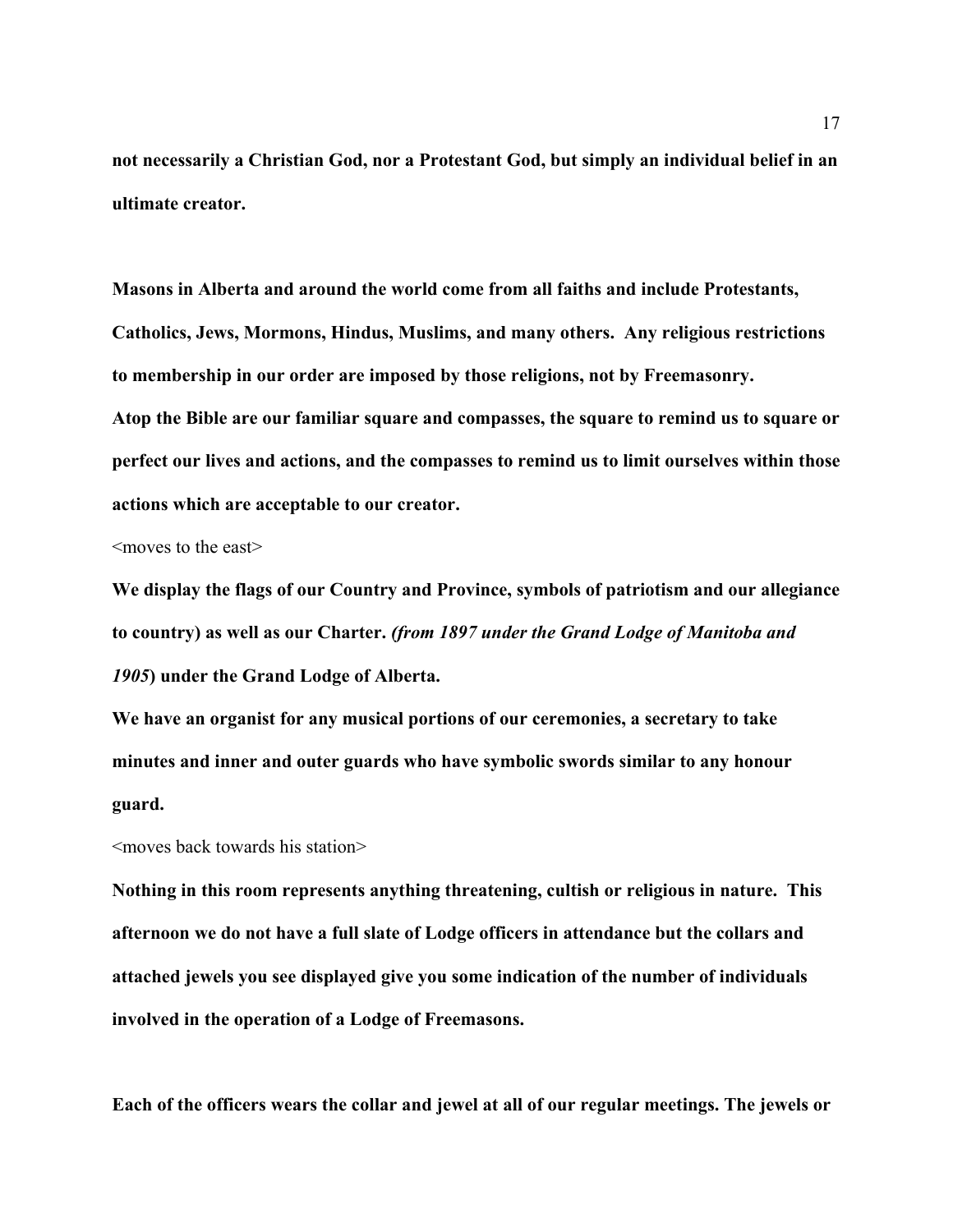**emblems attached indicate their role in the Lodge - for example the Lodge Treasurer wears a set of crossed keys, our historian wears an ancient style lamp and the Chaplain wears an open book symbolic of the sacred writings of every religion. There is even the emblem of a bagpipe for our ceremonial piper.**

**The three principal officers are adorned with the symbols of a square , a level and a plumb rule. Each has an obvious representation of their uses in construction but from a symbolic standpoint, they represent our commitment of acting " on the level" with all mankind, of conducting ourselves "uprightly" in all we do, and of always being " on the square" or as near to perfection in our activities as is humanly possible.**

**At our meetings, we read minutes and correspondence, we pay our operating expenses, pass motions of a business nature and discuss the welfare of our members and widows to determine if there is any assistance required.**

**Our meetings may be very formal and ritualized but are really quite ordinary in content. Of course I left out the most obvious symbol in the room. Why are we wearing these aprons? They are nothing more than modern representations of the original leather aprons worn by stone masons to protect their clothing from rock chips. We wear them to remind us of our humble origins. The Aprons ar made of lamb skin, symbolic of purity, and while some might like to do without them I personally feel that there is muchto be said for maintaining our ancient traditions and their symbolism**.

 $\leq$  returns to station $\geq$ 

 $SW -$ 

**Following our presentation, WM, I am sure any of us would be willing to explain or**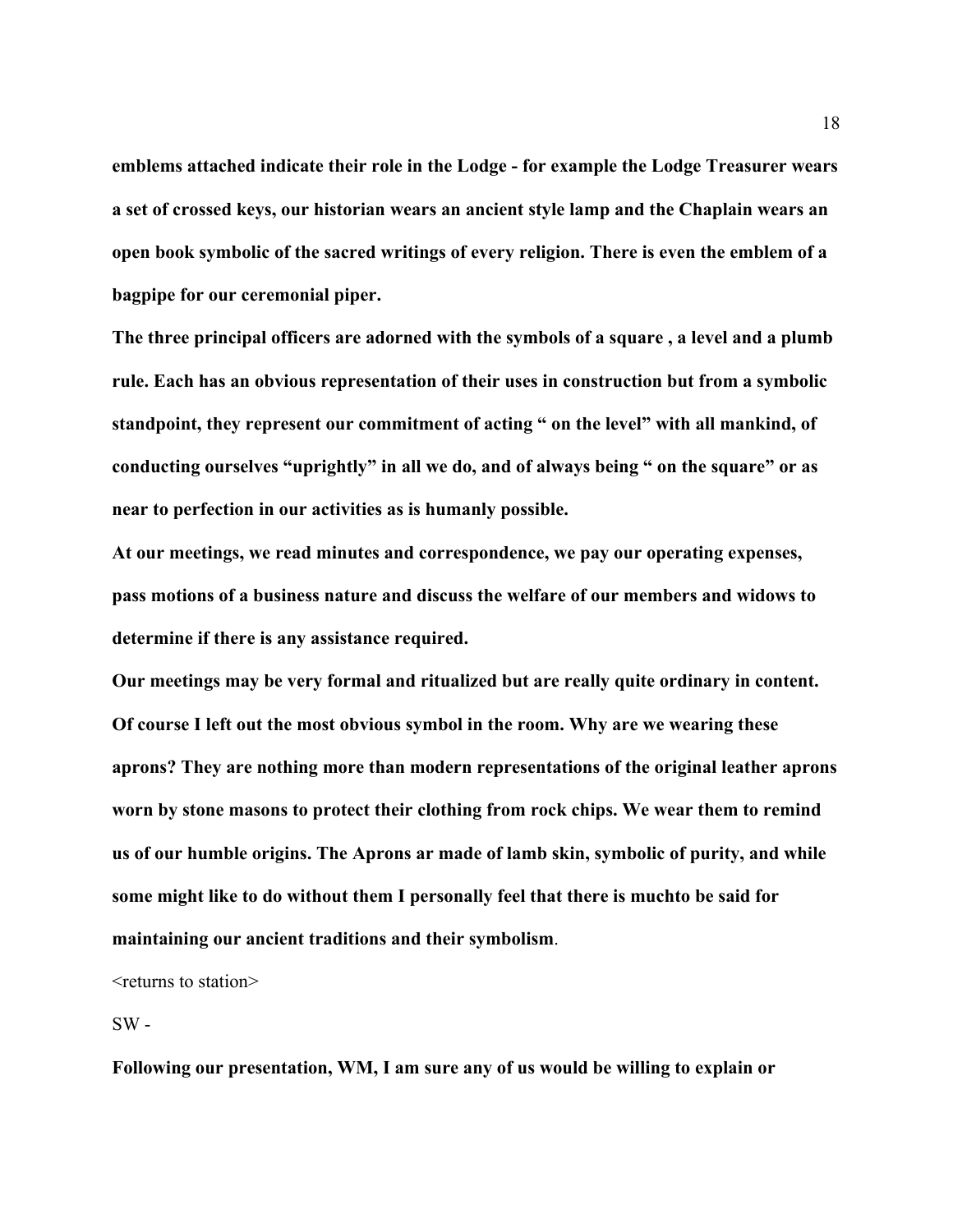#### **comment on any questions I have left unanswered**.

 $\langle$ SW - seated $\rangle$ 

 $\langle$  - T ises on sign of fidelity  $>$ 

 $JW -$ 

**WM, one last area we should explain is how the family of Freemasonry is organized and how individuals become involved. We have a wonderful method of screening members. Quite simply, we never ask anyone to join.** 

**It is against our principles to conduct membership drives or solicit new members. Rather, it is our practice to live our own lives in such a manner that others would wish to be like us. We make no secret of our Masonic affiliation, and if others inquire about our membership, we are more than willing to extend the hand of brotherhood to any who inquire, but they, (not us) must be the first to ask.** 

**Once a man has become a Mason, a whole new world of opportunities opens up to him and to his family.**

**He may choose to join any of our affiliate bodies of York Rite or Scottish Rite Masons. He may enter the visible playground of Masonry in the local Shrine Organization and even become involved in charitable fundraising with events such as the Shrine Circus, which is presented annually in major centres in support of the Children's Hospitals. His children may elect to become involved in our associated youth groups of Job's Daughters for girls and the Order of DeMolay for boys. His wife may join the Order of**

**Eastern Star or the Daughters of the Nile.**

**The opportunities are endless and the personal rewards limitless. Forgive me WM, my enthusiasm sometimes runs wild but Masonry has been a large part of**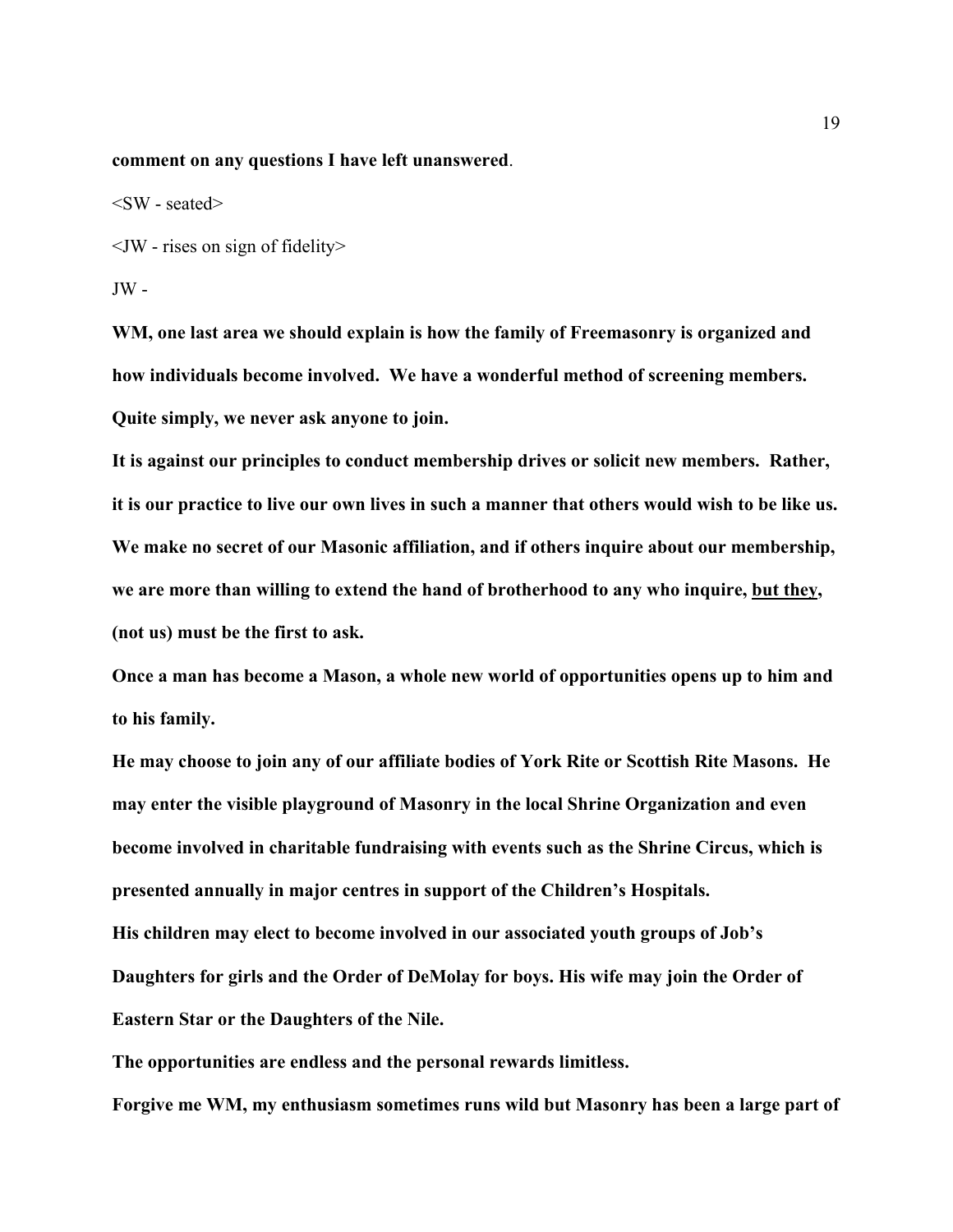**my life and I cannot help but extol its virtues**.

 $\langle$  JW - seated>  $\langle$ 

- rises on sign of fidelity>

Sec -

**WM,time marches on and the organizers of this event have allowed us but a brief time for our presentation.**

**However, before I sit down, let me apologize to you and our guests for some of my previous comments. We must be more open in our activities. In that regard, perhaps I could mention a few names from the history of our own Lodge.**

**During the past 100 years, Acacia's members have ranged from Provincial Premiers such as A.C. Rutherford to Mayors like Wm. Hawrelak and John Fry and have included educators such as Ross Sheppard.**

 **Many of the neighbourhoods on the south side of Edmonton bear the names of our early Lodge members in recognition of their contributions to the development of our city. Our organization is a great equalizer; over the years, Kings and Noblemen have met on the level with their gardeners and footmen as equals in the Lodge.**

**In our own Lodge, the president of a major Alberta Dairy has called one of his milkmen, Worshipful Master.** 

**It is our belief that all men are created as equals and that there should be no distinction between the "haves and the have nots" "the rich and the poor."**

**While our first Master became the Premier of this Province, his successor in Acacia Lodge**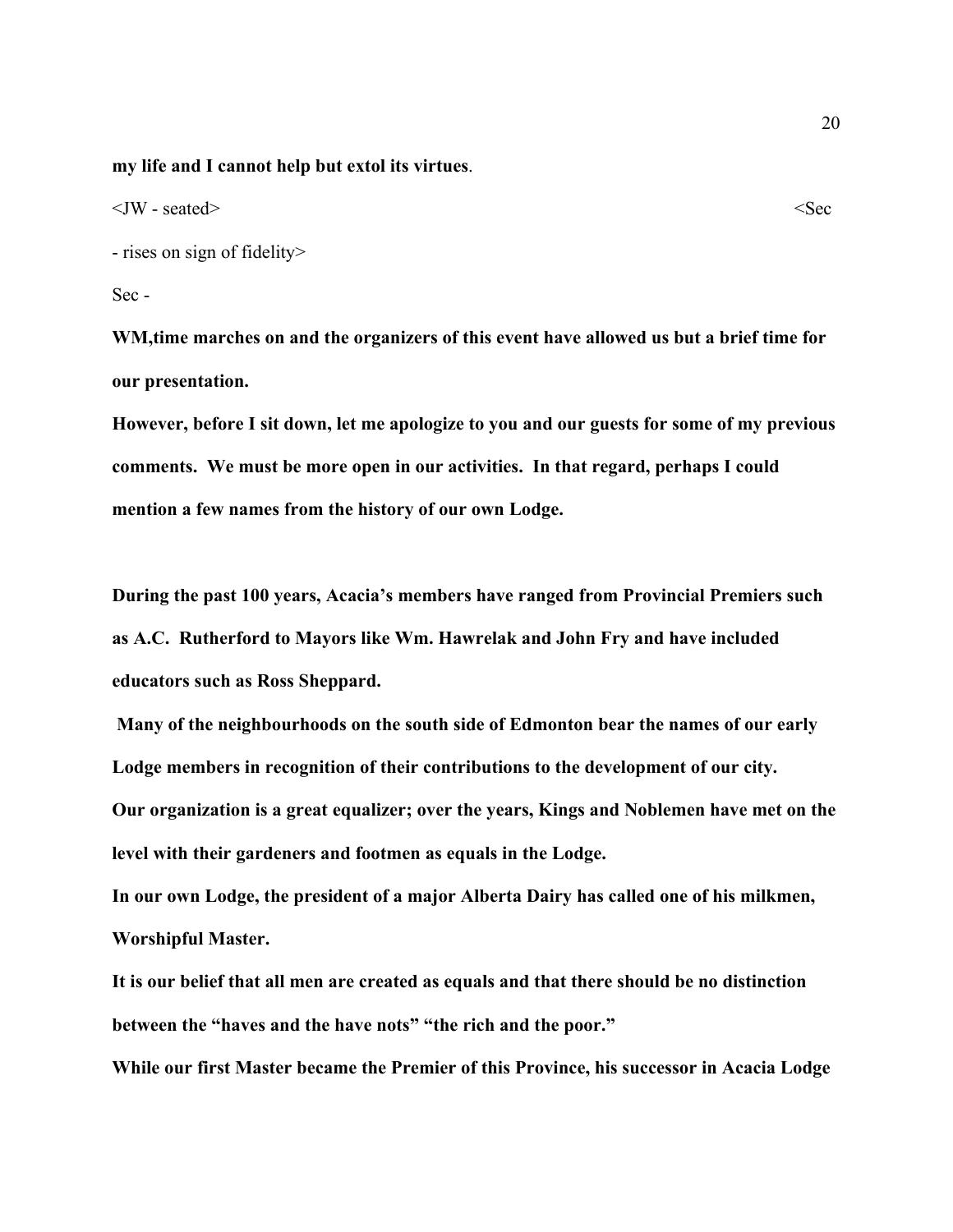**was a humble shopkeeper.** 

**WM, I too am proud of our fraternity, its history and my association with its ceremonies and good works**.

<Sec - seated>

WM -

**Ladies and gentlemen, our brief time with you has come to an end.**

**On behalf of the officers and members of Acacia Lodge and the nearly ten thousand Masons in the Province of Alberta, I would like to thank you for your attendance and apparent interest.**

**I trust that you have enjoyed our presentation but more importantly, that you have learned something of Freemasonry and its fraternal and benevolent practices.**

**Acacia Lodge #11 is only one of the thirty Masonic Lodges in the Edmonton area and there are well over one hundred Lodges in Alberta, each very similar to ours yet individual in its character and membership.**

**I remind you that if our order interests you further, the key phrase is "to be one - ask one" Masons are not difficult to find - they are upright citizens in your communities, men who quietly lead by example but whom you can always depend on to be there when the need arises.** 

**We trust that after your visit today to the "top of the winding staircase," you have a better understanding of Freemasonry and what Masons are all about. Our hope is that the next time you encounter derogatory remarks about our order, you will recall this time you spent with us and know what the truth really is.**

**In a moment, The Officers of Acacia Lodge will be retiring "in form".**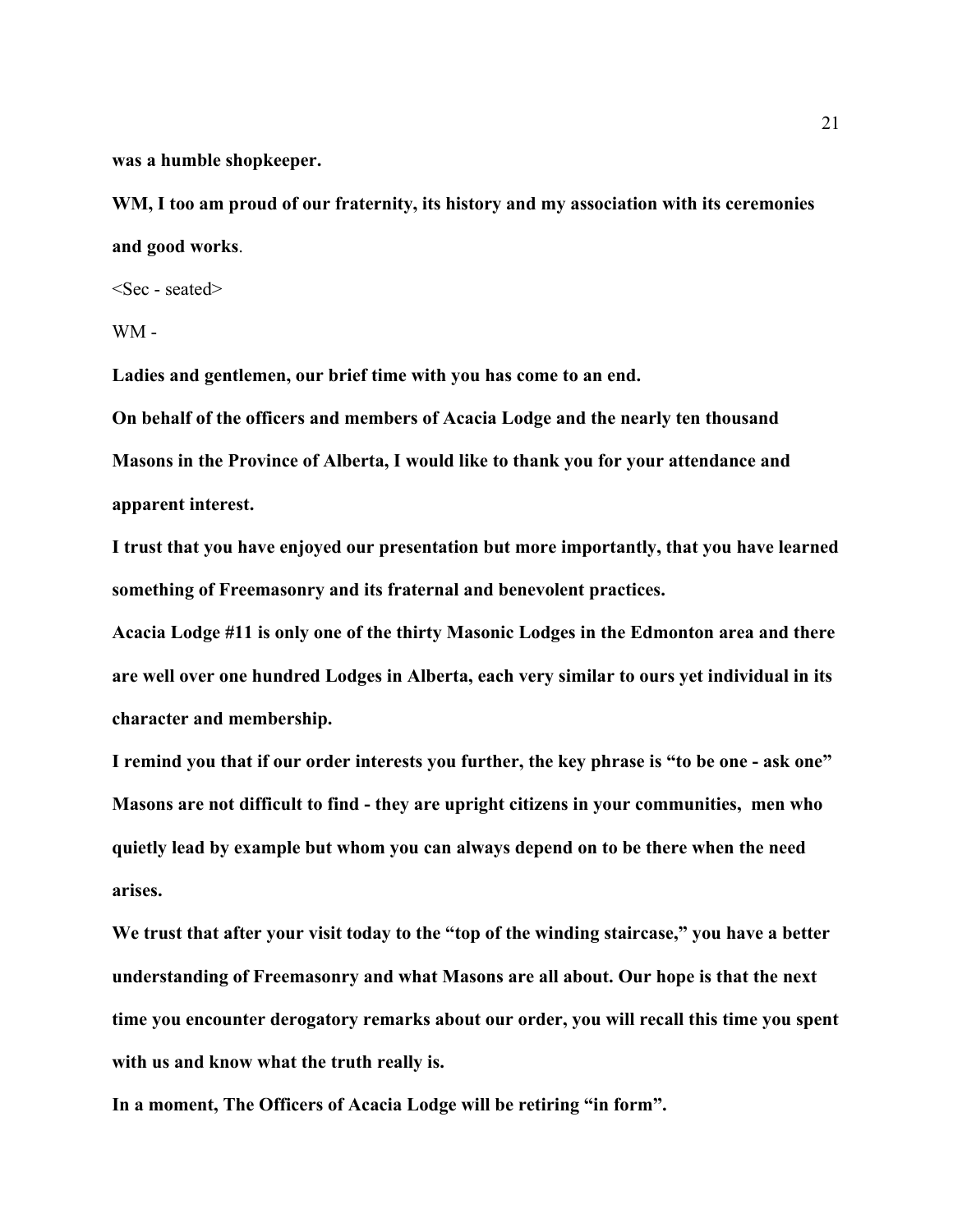**Thank you again.**

**If any of you wish to ask a question or require further explanation or information, once we have closed this session, we will make every effort to satisfy your curiosity**.

WM - (3 knocks) (all rise)

**Bro. JW, Inform the Tyler that we are closing this Lodge meeting**.

<JW Stands>

 $JW -$ 

**Bro. IG - by command of the WM, you will inform the Tyler that we are closing this Lodge meeting.**

IG -( 4 knocks)

T - (4 knocks)

IG - (1 knock)

T - (1 knock)

<door opens>

IG -

**Bro. Tyler, by command of the WM as communicated to me by the JW, I am to inform you that this Lodge meeting is about to close.**

 $T -$ 

**In obedience to those commands, the portals shall remain open to allow the officers to retire**.

WM -

**Bro. Chaplain - you will retire the officers**.